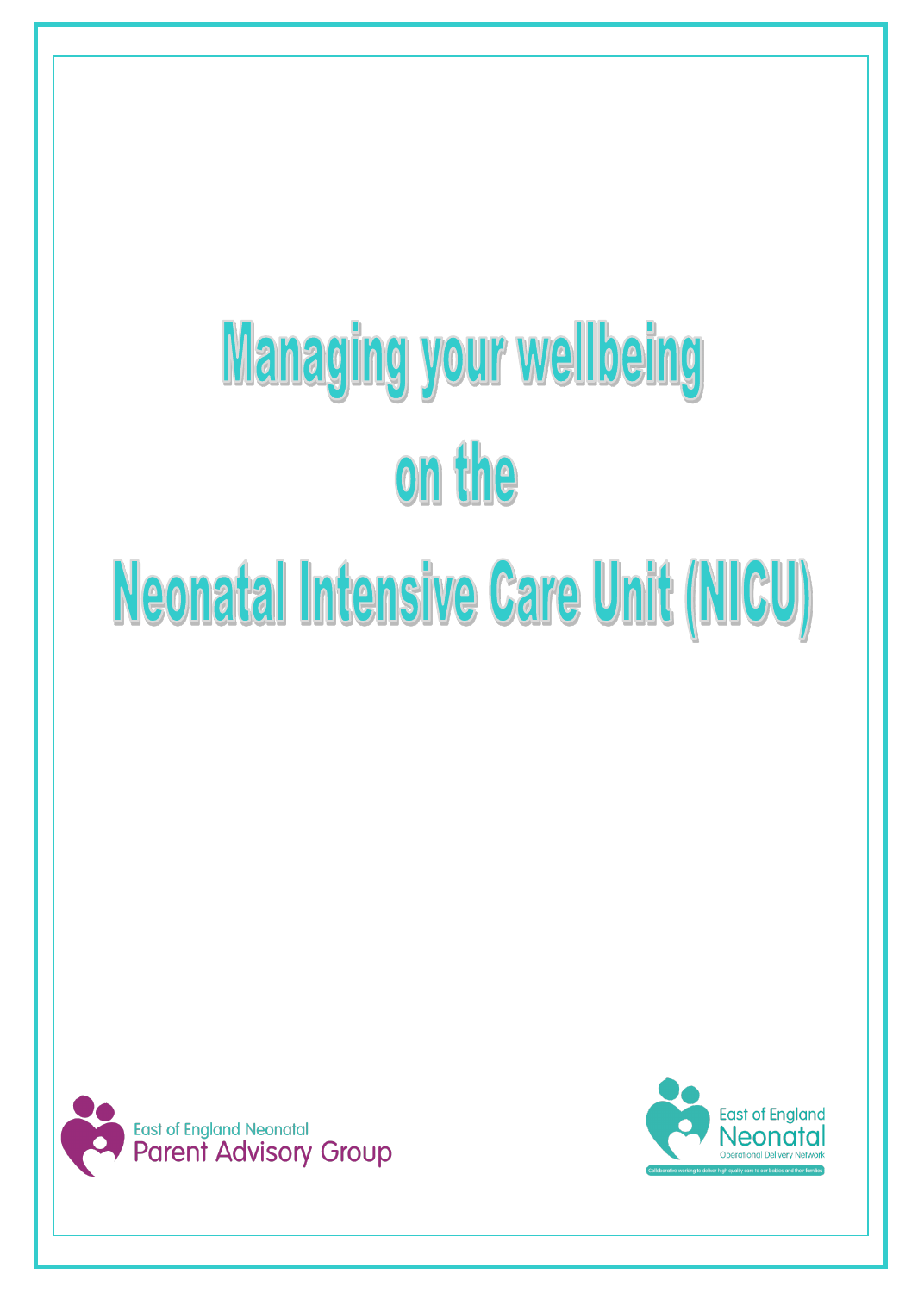# Acknowledgements

The East of England Neonatal ODN and the East of England Neonatal Parent Advisory Group would like to thank the Psychological Medicine Service for Children, Young People and Families at Cambridge University Hospitals for allowing us the use of their document.

# **NHS Cambridge University Hospitals NHS Foundation Trust**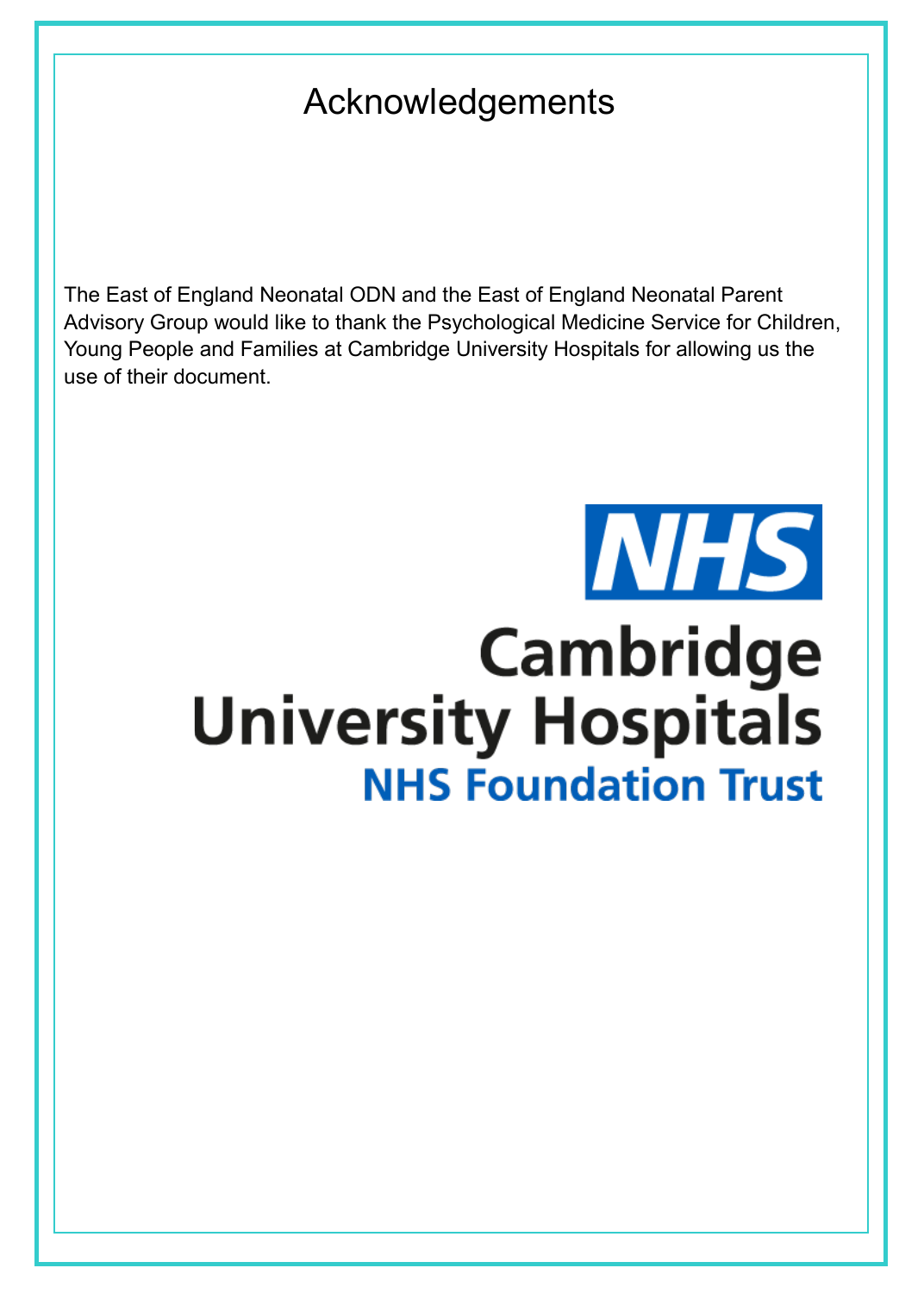# **Managing your wellbeing on the Neonatal Intensive Care Unit (NICU)**

# **For NICU Parents**

We understand that having a baby on NICU is a really challenging time. Some parents describe it as an 'emotional roller-coaster'. You are also now facing additional challenges related to COVID-19. We have put together some guidance and resources to help you to look after your wellbeing.

# **Emotional wellbeing whilst on NICU**

You might be experiencing a range of emotions whilst on NICU – from joy and excitement to sadness, anxiety or anger. All these emotions are completely normal. Below, we have listed some common experiences that parents have found difficult whilst on NICU. However, it is important to remember that everyone's situation is different and, whilst the experiences listed below are common, it might be that you are not experiencing any of these and that is okay too.

*Anxiety:* Parents can experience high levels of anxiety for their baby whilst on NICU and find that they spend a lot of time worrying. Being on NICU can also trigger obsessive-compulsive symptoms. This is completely understandable, given that the NICU environment involves many routines around hygiene and parents can feel an increased sense of responsibility for protecting their baby.

*Low mood:* You might find that you feel upset and experience periods of low mood. Spending time on NICU and caring for an unwell baby can feel physically and emotionally exhausting. Therefore, feeling low in mood sometimes is normal in the situation.

*Feeling institutionalised:* Being separate from your baby can feel unnatural. The NICU environment is very different from the home environment and it can be hard to adjust to getting to know your baby in this setting.

*Guilt:* Parents on NICU often feel guilty and might be convinced that they are not 'good enough' parents. For example, for some this guilt may exist around expressing milk and feeding their baby; for others it might be around feeling they did something 'wrong' in pregnancy. It is important to remember that many parents feel this way and it does not mean that you have done anything wrong.

*Trauma*: Some parents may find that they experience nightmares or feel that they are experiencing flashbacks of particular situations on NICU or the birth. This is a common experience for parents with a baby on NICU. These reactions are a normal response when facing highly threatening situations and are our brain's way of processing the trauma.

In light of the experiences above, it might be helpful to try some of the strategies in this booklet. If some of the symptoms above persist, or interfere with your day-to-day activities, please speak with a member of the family support team.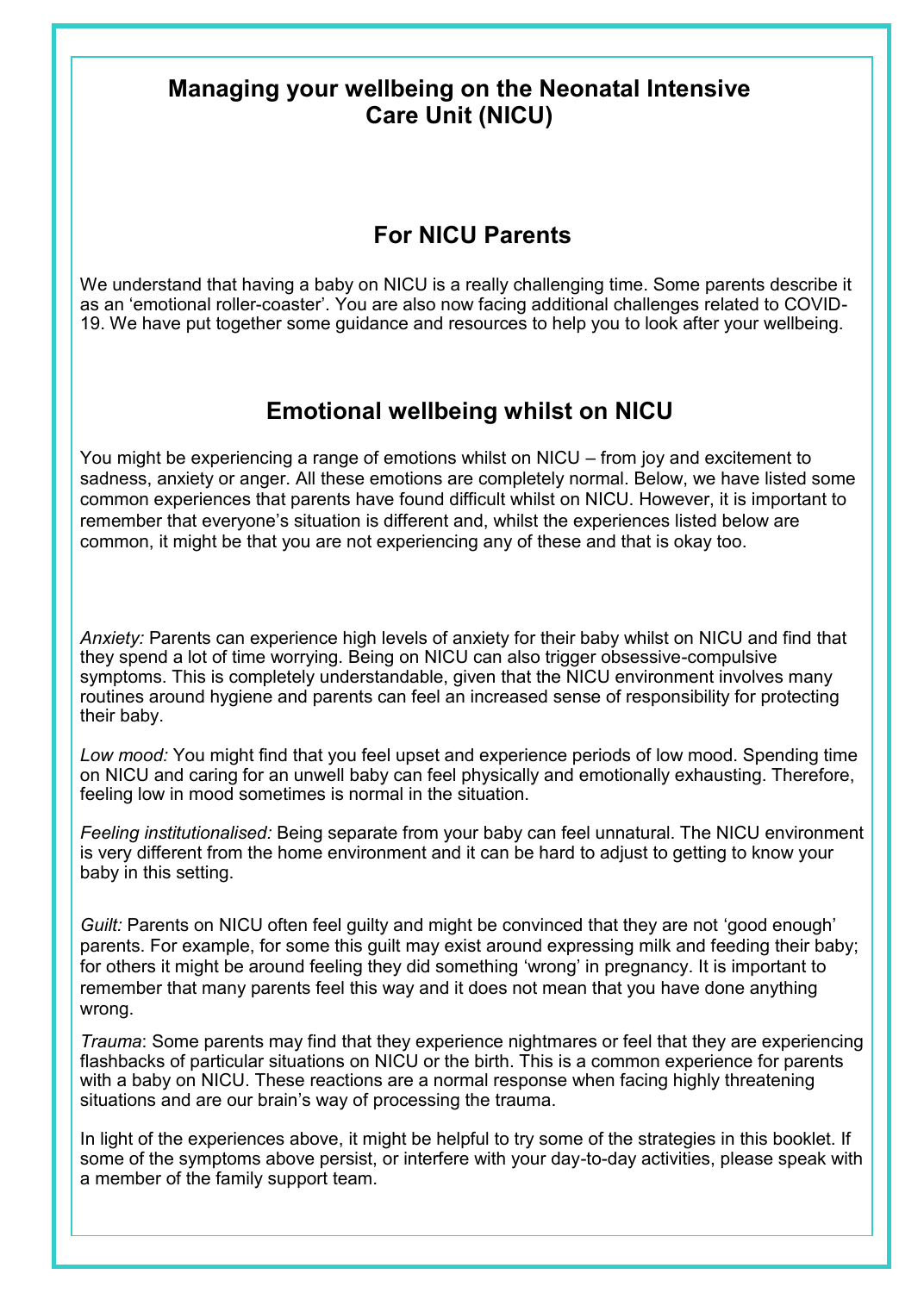# **Ways to manage worry**

Worry or anxiety is our body's way of letting us know when we are, or think we are, under threat. It is a helpful strategy for alerting us to danger and keeping us safe. Sometimes worry persists and it can make it difficult for us to do the things we want to do in our daily lives. At times when you are feeling anxious you might notice that your heart is racing; you might feel sweaty, shaky or short of breath. This feeling of unease can also cause changes in our behaviour, such as seeking more reassurance than normal or avoiding activities. It is important to remember that it is normal to feel worried during your baby's time on NICU and there is support available. There are lots of different ways to manage anxiety and different things will work for different people.

#### **Information gathering**

- With regard to COVID-19, it can be a good idea to limit when and how much news you listen to / watch / read and limit your social media usage, especially if this makes you feel more anxious. Try checking reliable sources just once a day.
- At times you might feel that the information you are receiving from the medical team is becoming overwhelming or difficult to absorb. You can let the NICU team know if you would rather not be updated one day unless there is something urgent you need to know.
- It can be helpful to write down key information from the medical team if you are finding it hard to process and remember it.

#### **Worry-time**

If worries are there all the time, you can try having an allocated 'worry time'  $-$  a specific time each day when you can think through your worries. This can help to limit the amount of time and energy spent on worrying throughout the day. When a worry comes to mind outside of the 'worry time', acknowledge it or write it down, ready to think about at the allocated time.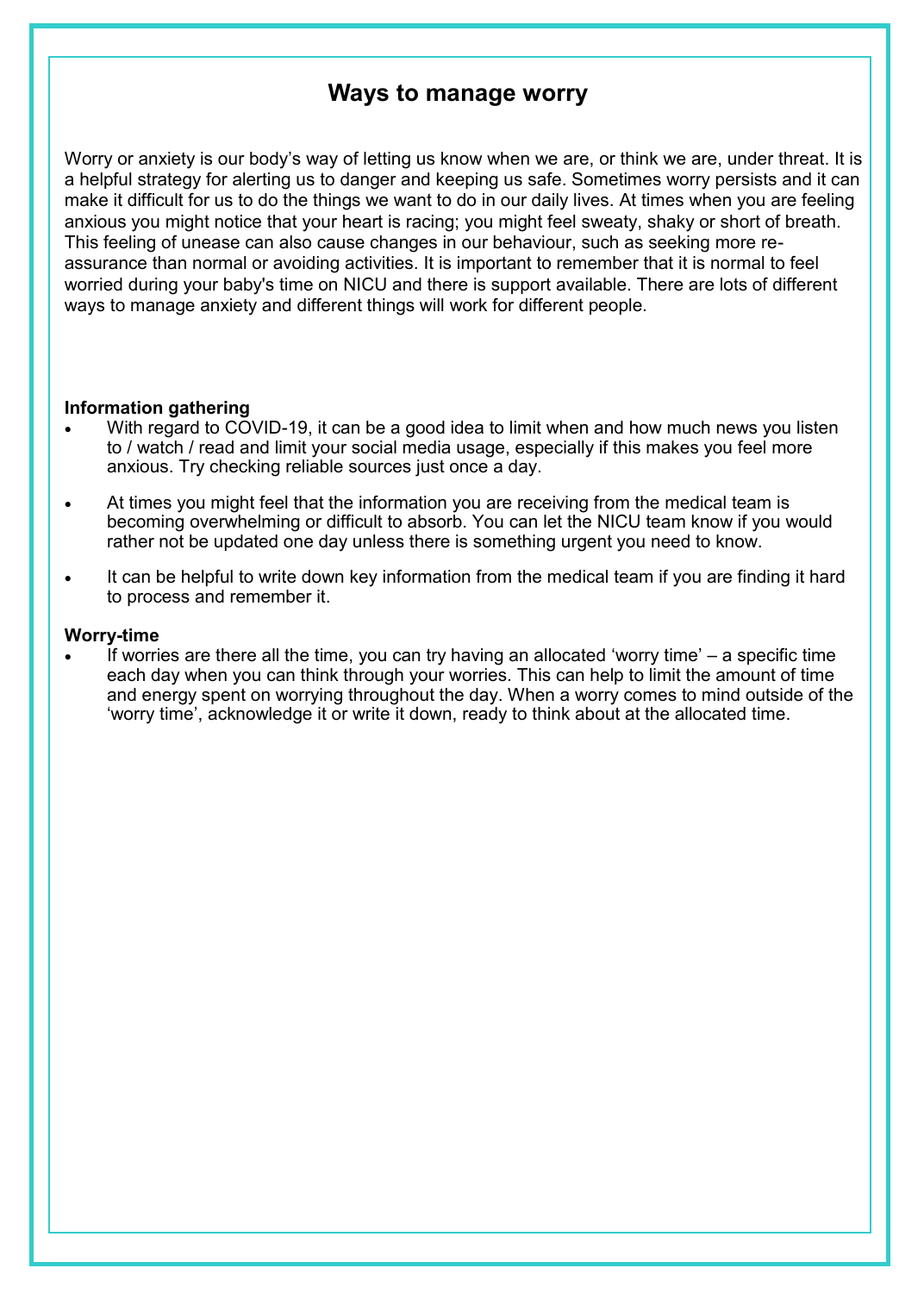#### **Managing uncertainties**

- When your baby is on NICU, things can often feel very uncertain and unpredictable.
- If you have questions, don't hesitate to ask the medical or nursing team as they are there to support you as well as your baby.
- There might be 'what if' questions you have that cannot be answered. If this is the case it can be helpful to:
	- 1. acknowledge the uncertainty.
	- 2. remind yourself that this is a thought, not a fact, and cannot be answered right now.
	- 3. step back from the thought and allow it to pass. For example, you might imagine it as a cloud moving in the sky.
	- 4. focus on the present moment by taking in everything around you. What can you hear, feel, smell, touch, taste? How does your body feel? Can you feel your breathing?

#### **Talking about your worry**

- It can be helpful to talk the worry through with someone; this might be with family, friends or staff on NICU.
- Some people find it helpful to write down their worries. You might find that this helps to clear some space for you to think about and do other activities.
- Ask a member of staff on your unit about what emotional and mental health support is available to you during your baby's stay on NICU where you can talk about your worries.

#### **Relaxation techniques**

• There are many different techniques you can use to help with physical sensations related to anxiety. Try the following ideas and practise what works for you.

#### *Grounding yourself*

If you feel very overwhelmed, or start to feel disconnected from the present moment, try the following exercise to help you re-focus:



*Image: [https://www.reddit.com/r/COVIDTraumaSupport/comments/](https://www.reddit.com/r/COVIDTraumaSupport/comments/fz1a5r/5_senses_grounding_technique_for_ptsd_symptoms/)*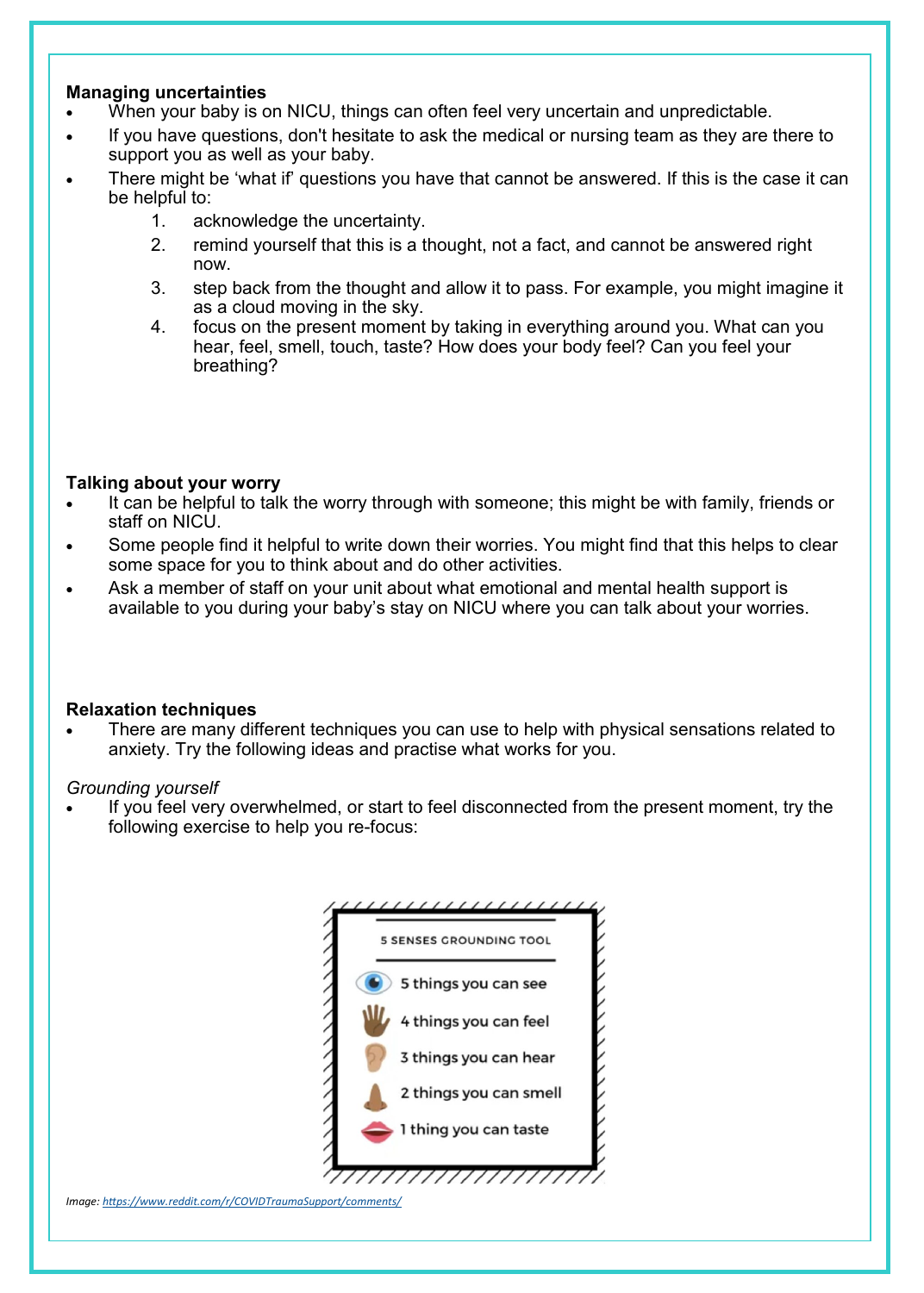#### *Controlled breathing*

- Controlled breathing is a helpful way to combat the physiological symptoms of anxiety and help us to feel calm and can be practiced anywhere and at any time.
- Try breathing in through your nose for four counts and out through your mouth for five counts, as if blowing through a straw.
- The Breathe app [\(https://play.google.com/store/apps/details?id=uk.co.jatra.inout&hl=en\\_GB\)](https://play.google.com/store/apps/details?id=uk.co.jatra.inout&hl=en_GB) is free to download from the App Store and provides a helpful support to learning controlled breathing. For Android devices, the breathe2relax app ([https://breathe2relax.soft112.com/](https://breathe2relax.soft112.com/download.html) [download.html\)](https://breathe2relax.soft112.com/download.html) is a helpful breathing tool.

#### *Safe place imagery*

- Safe place imagery is a visualisation exercise that involves thinking of a calm, peaceful place. (It can be real or imaginary.)
- Whilst imagining this place, use all your senses to get in touch with what you can see, hear, feel, touch and taste in this peaceful place.
- It might feel easier to do this closing your eyes, in a quiet comfortable location.
- You can use the following website for more information on using this technique: [https://](https://www.getselfhelp.co.uk/docs/SafePlace.pdf) [www.getselfhelp.co.uk/docs/SafePlace.pdf](https://www.getselfhelp.co.uk/docs/SafePlace.pdf)

#### *Mindfulness*

- Mindfulness is the practice of connecting with the present moment in a non-judgemental way.
- Mindfulness exercises are a great way of managing with anxiety and uncertainty. They can help combat the physiological sensations of anxiety and focus the mind away from worries about the past or future, and focus on the "here and now".
- Apps such as *Headspace* ([https://www.headspace.com/\)](https://www.headspace.com/) and *Calm* [\(https://www.calm.com/\)](https://www.calm.com/) are useful to help support you with mindfulness practices.
- The mindfulness exercise below can be helpful if you are having lots of anxiety-provoking thoughts:



#### Leaves in the Stream Meditation

Whilst sitting quietly, bring your focus to your Whilst sitting quietly, bring your rocus to your<br>breath. Start to notice the thoughts that come into<br>your mind. As you notice each thought, imagine<br>putting the words onto a leaf as it floats by on the<br>stream. Place each th che choughts, of to remain alort waiting for chemico<br>come. Just let them come, and when they do, place<br>them on a new leaf."

**Everyday Mindfulness**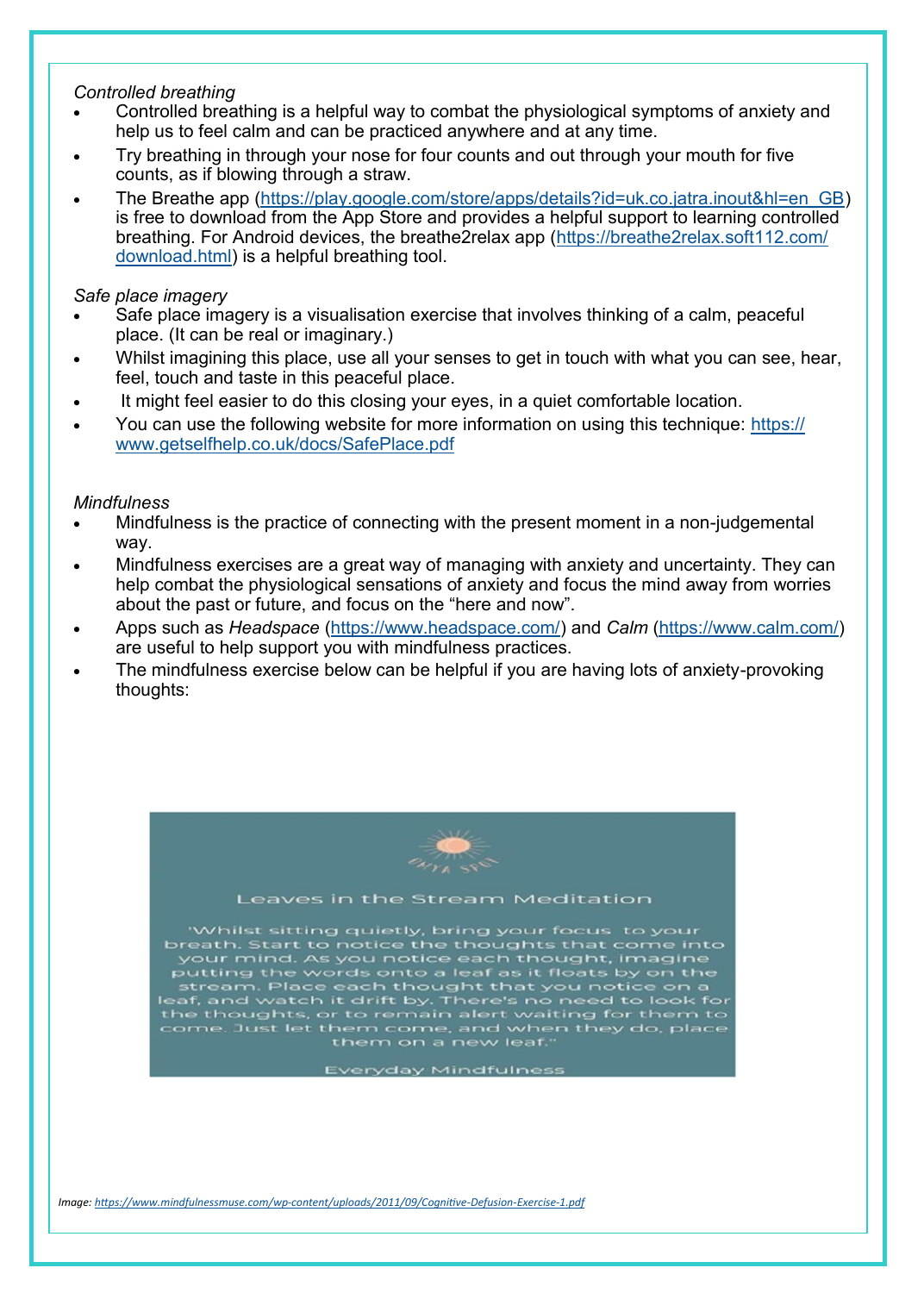# **Self-care**

#### **Planning in activities**

It is really important that you take time to look after yourself and try to engage in self-care activities whilst your baby is on NICU. You can try to plan these activities around seeing your baby on NICU. Some people find it is helpful to make a list or a timetable for each day.

Here are some ideas of self-care activities…

- Sewing
- Jogging
- Watching a film
- Going for a walk
- Calling a friend or family member
- Taking a bath
- Going for a coffee / something to eat
- Reading
- Doing crosswords / puzzles

#### **Creating a good sleep routine**

Some parents find it difficult to sleep whilst their baby is on NICU. Here are some tips if you are having sleep difficulties:

- Do not drink caffeinated drinks after midday.
- Do not go to bed hungry and do not eat a meal within an hour of trying to sleep.
- Avoid screen time (mobile phones, computers, iPads/tablets and TV) for at least 1 hour before bedtime.
- Try listening to calming music, guided meditations, audio books or sleep sounds (there are apps that can help with this, such as Calm; [https://www.calm.com/\)](https://www.calm.com/)
- If worries keep entering your mind, try keeping a notepad next to your bed and writing any concerns down that you can then review the next day.
- Try not to 'clock-watch' as this can increase frustration when trying to go to sleep.
- If you can't sleep, get out of bed and move elsewhere to do a relaxing activity (e.g. have a warm drink, listen to music, read a magazine) then try going back to bed when you feel tired.

#### **Creating a self-soothing 'toolbox'**

- Identify different activities and sensory objects that you find calming and enjoyable and have these easily accessible in your own 'toolbox'.
- Activities might include things such as colouring, knitting or drawing.
- Sensory objects might include things such as stress balls, different textured items (e.g. ribbons, soft toys), scented candles or bubble bath, photographs of important and positive people in your life or of a special place you have visited.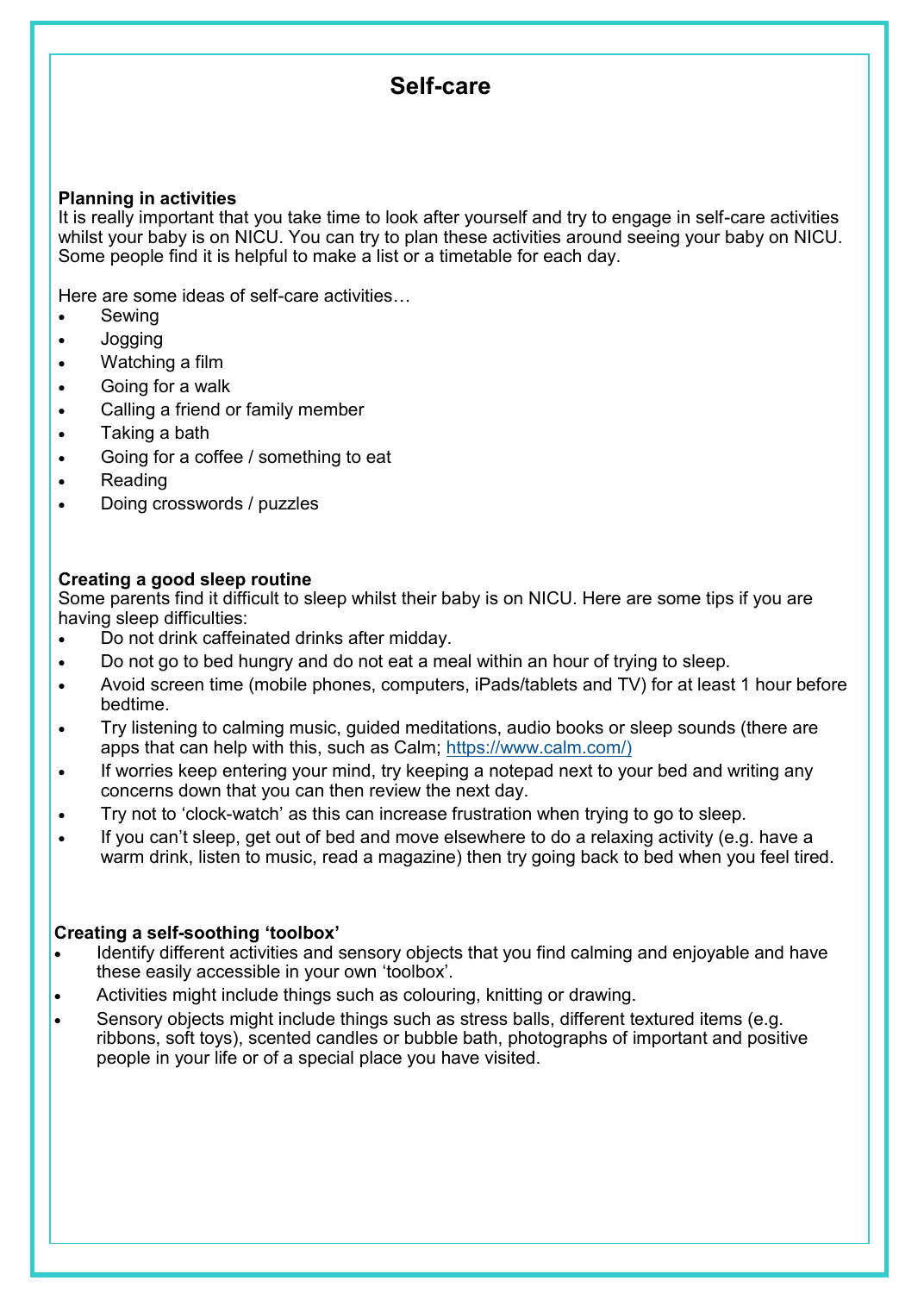## **Caring for your baby on NICU**

We understand that it can feel difficult for parents to feel involved in caring for their baby whilst on NICU. It is important to remember that as parents there are many activities you are doing (which you might not be aware of) that are having a positive impact on your baby, such as talking to them and engaging in positive touch. If you want to find out more about the things that you can do at the cotside to help care for and interact with your baby, please speak to the nurse looking after your baby.

#### **Keep in touch with the medical team looking after your baby**

If you are unclear about any of the information you have been given from the medical team. please do not hesitate to discuss this with NICU staff. A meeting can be arranged with the

#### **Documenting your journey**

- Some families have found it helpful to keep a diary whilst on NICU to mark milestones and note their feelings at the time.
- Some families like to take photos with milestone cards such as these ones from [Little Mouse](https://www.little-mouse.co.uk/collections/premature-baby-milestone-cards/milestone-cards) or these free ones from [Bliss](https://shop.bliss.org.uk/en/products/information-and-support/bliss-baby-cards-sponsored-by-waterwipes)

#### **Finding ways to stay connected with your baby**

We are aware that the current visiting restrictions resulting from COVID-19 might make it harder for you to feel connected with your baby. We have included some suggestions below to help you to feel close to your baby in the current context:

- Ask staff for a Facetime session with your baby; this can be arranged at a suitable time.
- Take pictures and videos of your baby to look at when you are home.
- Use bonding squares to swap between you and your baby please speak to a member of staff about this.
- Put up a photo of you / your family in your baby's cot.
- Talk about your baby with friends and relatives.
- Make a list of your baby's likes and dislikes to leave with the staff caring for your baby.
- Write a letter to your baby when you are not with them. You could then read this to them when you next visit.
- Read to your baby. This can be a storybook or even a newspaper, the sound of your voice is what is important to them.
- Set time aside to stop everything else and only think about your baby when you are at home. Some people might mark this time by doing something special, like lighting a candle.
- Speak to the neonatal team about how you would like to be updated about your baby.
- Ask the team about how you can get involved in your baby's caring routines when you visit them.

Here are some helpful tips for how other family members who can't visit can stay connected:

- If you have other children in your family, you can ask them to draw a picture, or write a story for your baby.
- You can record the voices of other family members to play to your baby when you visit them.
- Encourage those who can't visit to choose songs to play to your child, or toys to put in their cot.
- Show photos and videos of your baby to friends and relatives.

We are aware that you may worry about your attachment and bonding with your baby in the current climate. It is important to remember that bonding is a process; it's resilient, it's flexible and it keeps on developing throughout childhood.